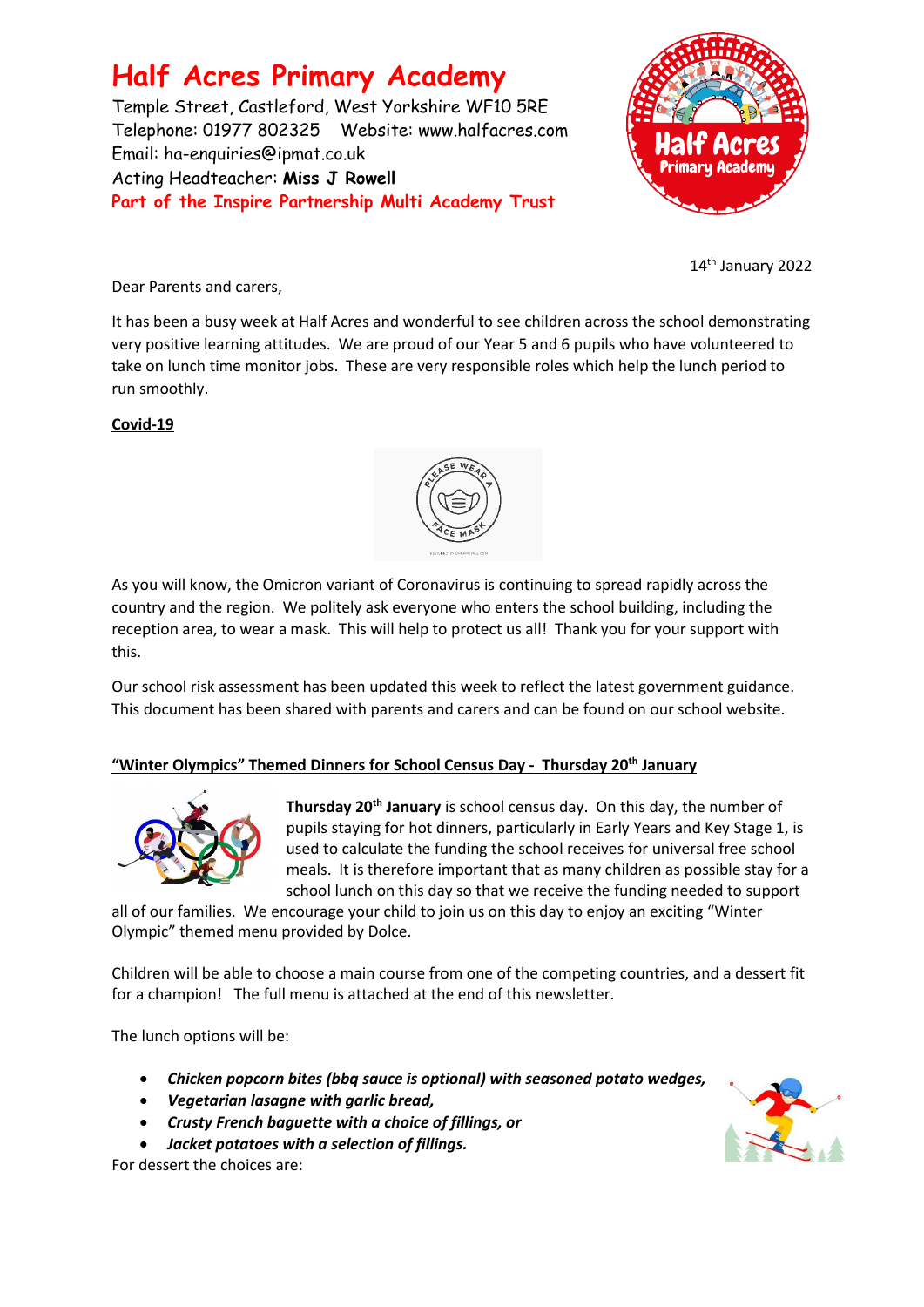- *Olympic ring,*
- *Golden medal sponge and custard,*
- *Fresh fruit, or*
- *Yogurt.*



All children who take a school lunch on this date will be in with a chance to win a £5.00 Amazon voucher. Even if your child does not usually take a school lunch please consider doing so on this day as every meal taken counts towards the funding the school receives.

For more information, click on the Dolce You Tube link:

#### <https://youtu.be/AnHtq5LRbJw>

#### **Healthy Packed Lunches and Snacks**



At Half Acres, we promote and teach about healthy lifestyles and healthy eating, including healthy packed lunches. Please can we remind families that children are not allowed to bring sweets, chocolate or drinks other than water to school. Thank you for your support with this.

The school is part of the government's School Fruit and Vegetable Scheme, which provides a piece of fruit or vegetable for every child in

Nursery, reception and Key Stage 1 each day. Children in Key Stage 2 are encouraged to bring fruit to eat during morning break. Children are also strongly encouraged to drink water throughout the day to keep them hydrated.

#### **After School Clubs**

Unfortunately, due to unforeseen circumstances, clubs will now start week commencing 24<sup>th</sup> January. Please look out for the letter outlining the clubs that will be on offer.

#### **Attendance**

We are pleased to share the weekly attendance for each class:

| Class        | % Attendance this Week |
|--------------|------------------------|
| Nursery am   | 86.00%                 |
| Nursery pm   | 89.04%                 |
| YRM          | 98.58%                 |
| YRN          | 96.74%                 |
| 1Κ           | 93.03%                 |
| 1W           | 99.23%                 |
| 2C           | 99.58%                 |
| 2S           | 96.74%                 |
| 3AB          | 97.24%                 |
| 3M           | 90.00%                 |
| 4Mc          | 93.64%                 |
| 5BW          | 97.93%                 |
| 5R           | 93.65%                 |
| 60           | 89.51%                 |
| Whole School | 95.40%                 |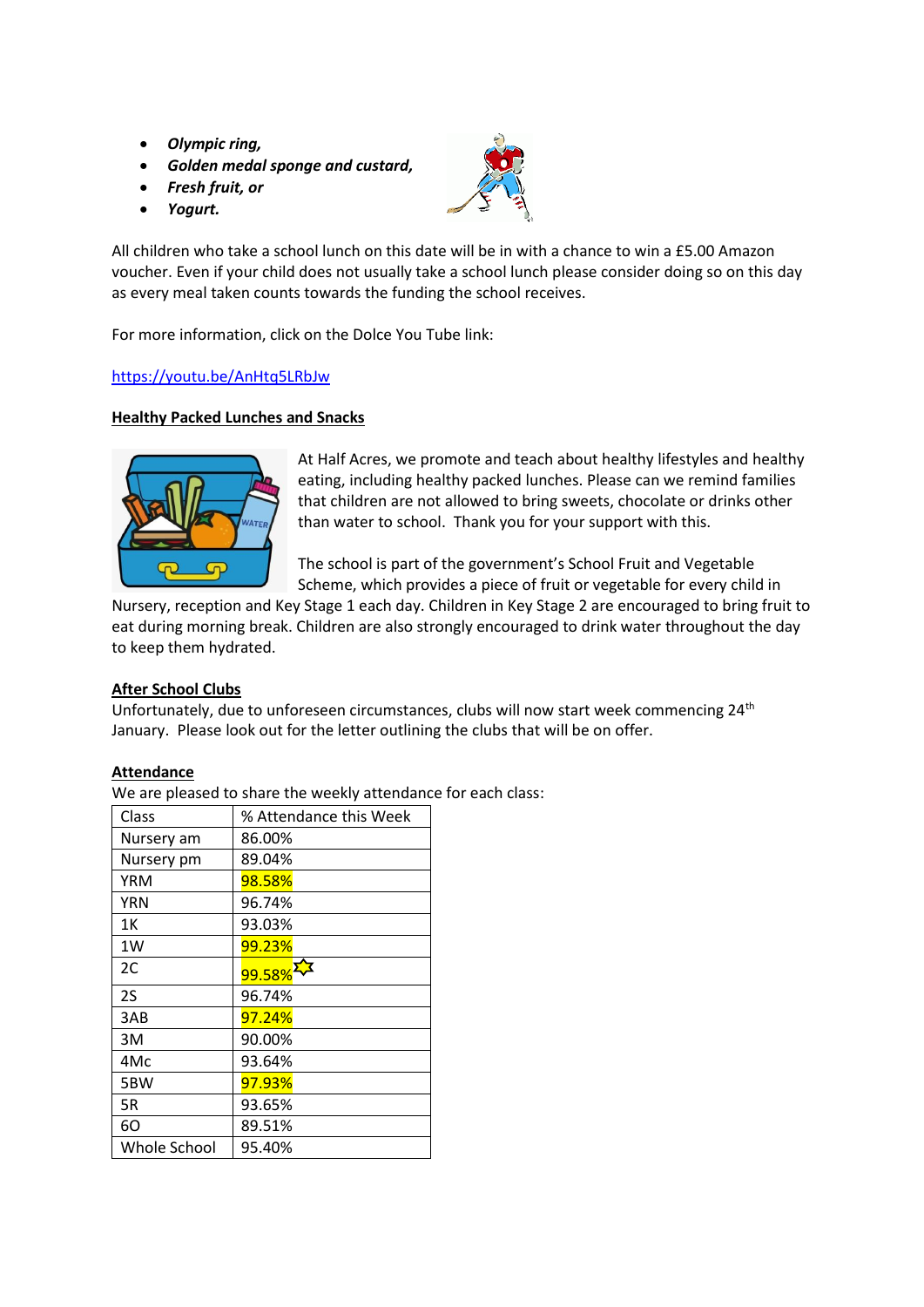We are so pleased that five classes achieved our target percentage of 97% this week. However, a special CONGRATULATIONS to Year 2C  $\frac{1}{2}$  who have the highest percentage this week!

#### **Come and join the Team - Job Vacancies**

As our pupil numbers are continuing to grow, we are looking to appoint new staff to join our ever expanding Half Acres team. The positions we are currently advertising are for Lunchtime Supervisors and a Teaching Assistant. If you, or someone you know, may be interested in joining our friendly school and Trust, please see the school website for further information. We look forward to hearing from you.

#### **Twitter**

Please follow our Twitter page on @IPMATHalf\_Acres or [https://twitter.com/IPMATHalf\\_Acres](https://twitter.com/IPMATHalf_Acres) to see school updates. We also celebrate our Star of the Week and Class Dojo Champion winners on this each week.

As always, thank you for your continued support.

Kind regards,

Miss J Rowell Acting Headteacher